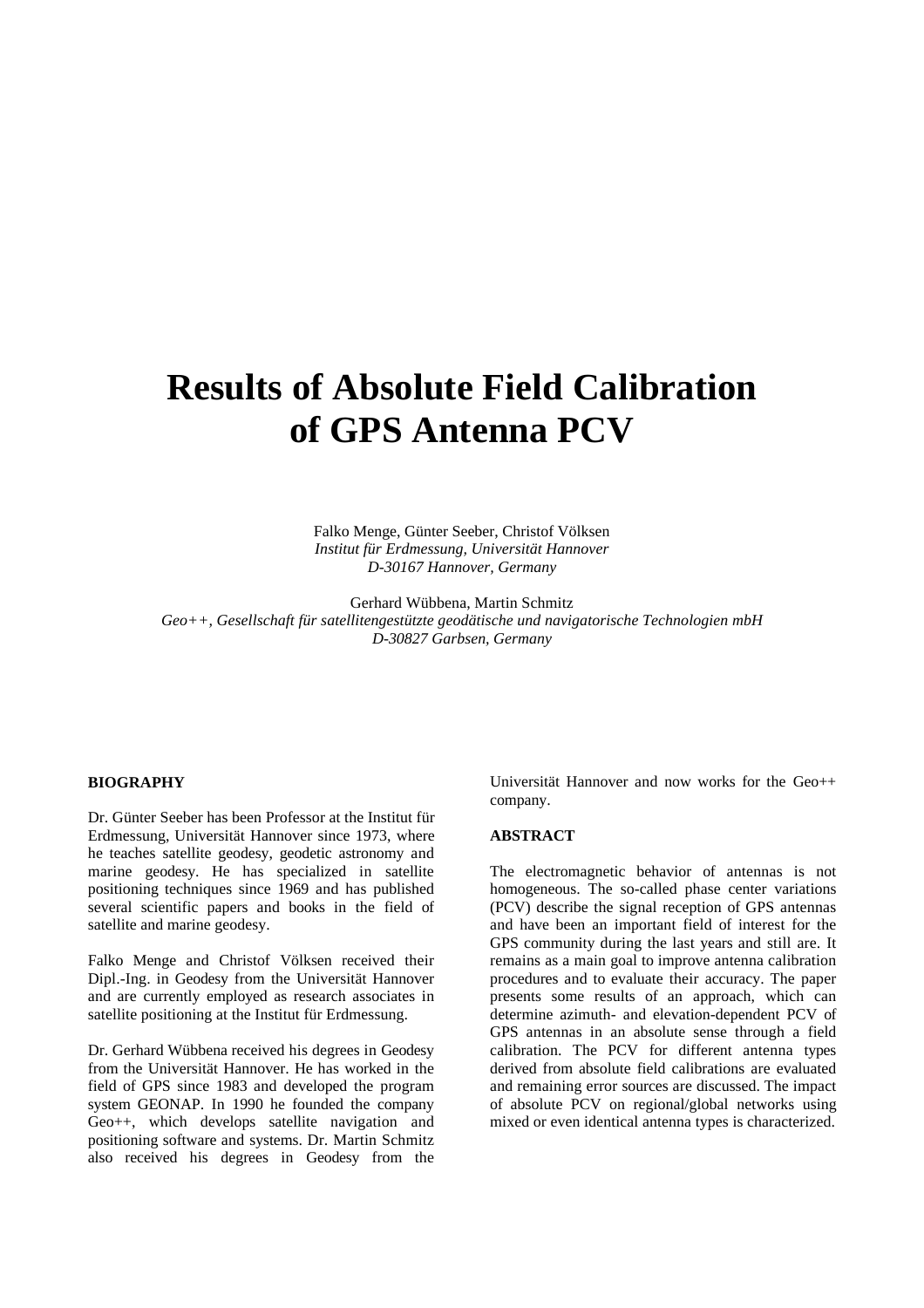# **INTRODUCTION**

The determination of PCV for GPS antennas and the introduction in the processing of operational field surveys is an important field of research these days. In order to reach the millimeter accuracy level in networks consisting of different antenna types, especially concerning the height component, the application of PCV is inevitable. Beside these engineering surveys the processing of larger networks is also problematic due to the estimation of a tropospheric scale factor, which is biased by the uncorrected phase pattern resulting in height errors (UNAVCO 1995, Rothacher et al. 1995a). The PCV effect is misinterpreted as tropospheric refraction and height. Furthermore, absolute PCV are requisite for large networks, even if using the same antenna type, because the directions of the simultaneously received signals are different on all sites and thus have to be corrected with different PCV values. This kind of application needs further investigation since the most often used PCV calibration sets (Rothacher et al. 1996, Mader 1998) are currently relative with respect to a reference antenna with a PCV pattern set to zero.

Beside these relative field calibrations, also absolute calibrations are possible. On the one hand, there is the calibration in anechoic chambers (e.g. Schupler 1994), which is using simulated GPS signals. On the other hand, there exists an absolute field calibration technique. The basic ideas and functionality of this procedure have already been successfully proven, showing the feasibility of a direct absolute calibration in the field and the treatment of multipath errors using sidereal day time differenced observations (Wübbena et al. 1997). Several aspects of the procedure are still evolving. Nonetheless, different absolute calibration sets have been determined, which now will be evaluated in an operational GPS application.

#### **ABSOLUTE FIELD CALIBRATION - SUMMARY**

The absolute field calibration of GPS antenna PCV is so far implemented in the GPS software package GEONAP (Wübbena 1989) using undifferenced observations. The idea for and the development of the procedure was mainly caused by the fact, that the existing field surveys are relative and are influenced by multipath (Rothacher et al. 1995a), since no observation site can be totally unaffected by this effect.

In order to avoid correlations of the estimated PCV with the calibration site, the basic idea of the procedure is the use of the repeated satellite constellation after one mean sidereal day. Thus, in case of unchanged multipath conditions on the site, the multipath effects repeat with the same periods. Forming the differences of the observations between two sidereal days, the multipath error term together with the phase center variations and the geometric information (since the design matrix is almost identical) is eliminated. Investigations concerning the exact period of the geometry repeatability (Seeber et al. 1997) revealed slightly different values (24 h - 240...254 s) for each satellite instead of the generally assumed number of 24 h - 236 s. A mean value for a calibration can be calculated from the actual observations. Nevertheless, the calibration is rather insensitive to differences of a few seconds. As already mentioned, the interesting PCV are also removed while forming the observation differences. But this information is re-obtained through rotations and tilts of the calibrated antenna on one of the two days using a calibrated antenna mount. This procedure additionally contributes to a good coverage with satellite observations over the whole antenna's hemisphere without a 'northern hole' and allows a determination of PCV down to zero degree elevation.

The observation equation for the mean sidereal day time difference  $\delta^{\text{SID}}$  yields (multipath and geometric information eliminated; different  $d_{PCV}$  for the two days; remaining differences on a short baseline are very small for atmospheric errors  $d_{ION}/d_{TROP}$  or are correctly modeled; clock errors dt/dT):

$$
\delta^{SD} l_{\Phi_i}^{\ j} = c_0 \cdot (\delta^{SD} dt_i - \delta^{SD} dT^j) - \lambda \cdot \delta^{SD} N_i^j
$$
  

$$
- \delta^{SD} d_{ION_i}^{\ j} + \delta^{SD} d_{TROP_i}^{\ j}
$$
  

$$
+ d_{PCV}^{(\alpha_0, z_0)^j} - d_{PCV}^{(\alpha_0 + \Delta \alpha, z_0 + \Delta z)^j} + \delta^{SD} \varepsilon_{\Phi}.
$$

Obviously, the difference between the PCV values of two days now leads to a value unequal zero. Hence, the observable for the estimation of the absolute PCV is a difference of two antenna orientations' PCV. However, it is still an absolute approach, because PCV for a single antenna are calculated independently from a reference antenna. A spherical harmonic function serves for the determination of elevation (and azimuth) dependent PCV  $(P_{nm}$  are the normalized associated Legendre functions):

$$
d_{PCV}(\alpha, z) = \sum_{n=0}^{n_{\text{max}}} \sum_{m=0}^{n} (A_{nm} \cos m\alpha + B_{nm} \sin m\alpha) P_{nm}(\cos z).
$$

Thus, the PCV are estimated in one adjustment without separating phase offset and phase pattern and refer to that point of the antenna, which is adjusted to the point of intersection of the rotation axis of the antenna mount during the calibration procedure. The low order coefficients represent the offset to that reference point. Generally, an antenna is only completely described by the combination of offsets (or reference point) and associated PCV referring exactly to that point. Only in this case one can avoid systematic errors, because an offset represents a mean value derived from a special geometry (elevation mask dependent). More detailed descriptions of the absolute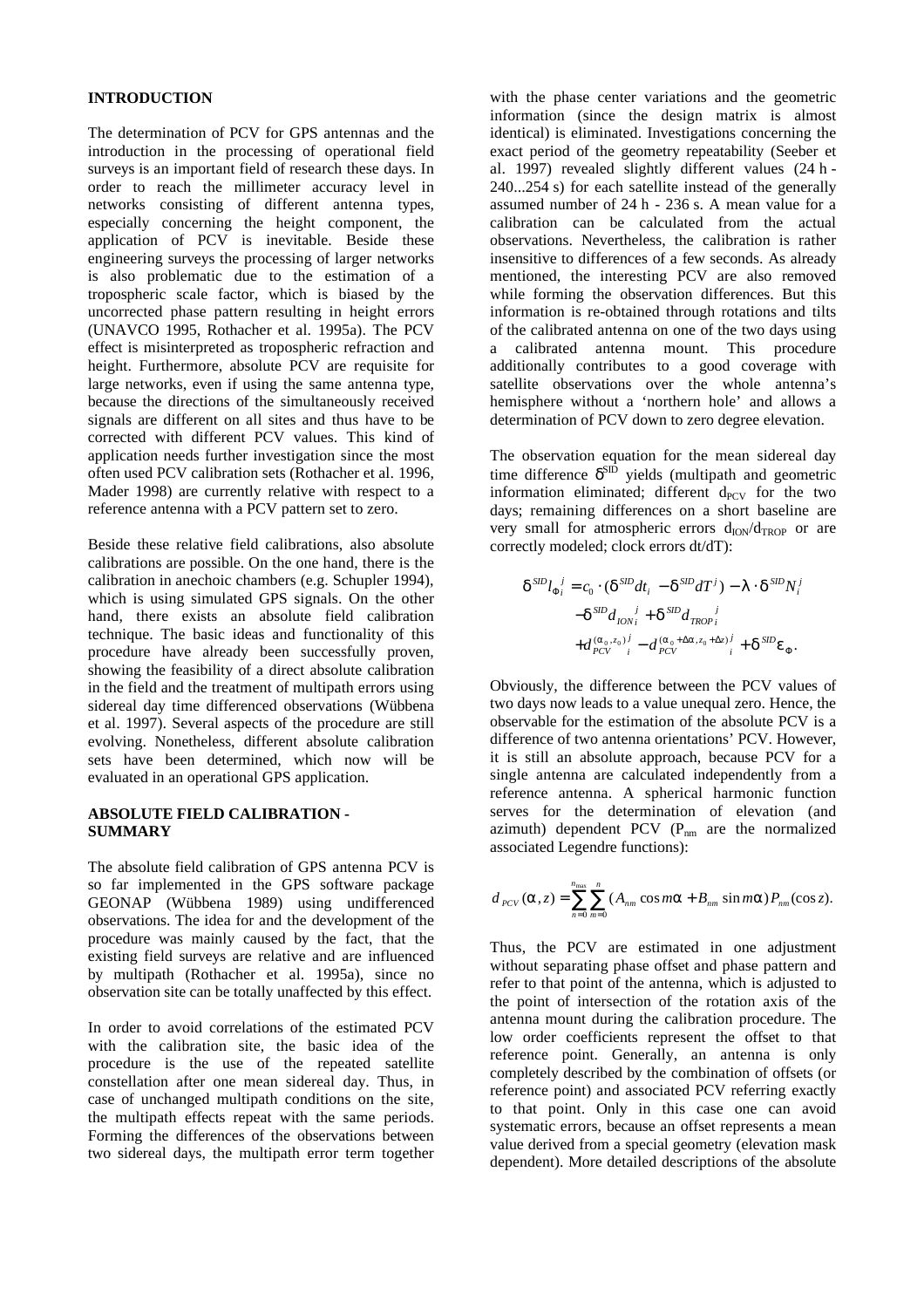approach and the calibration procedure can be found in Wübbena et al. (1996, 1997). Several different antenna types have been calibrated (Ashtech Geodetic I, II, III, Marine and Choke Ring Dome; Trimble 4000ST L1/2 Geod and Choke Ring), but so far there are only several calibration sets for the Ashtech Geodetic II model.

# **APPLICATION IN MIXED BASELINES - EVALUATION**

Some tests for the evaluation of several absolute calibrated antenna types were carried out on the roof of the Geodetic Institute at the Universität Hannover on two days (210, 211) in 1998. Five Ashtech antenna types were mounted on pillars (Table 1) with baseline lengths between 5 and 8 m.

Table 1 - Used antenna types

| Pillar no. | <b>Antenna type (ASHTECH)</b> |  |  |
|------------|-------------------------------|--|--|
|            | Geodetic III, 700718.B        |  |  |
|            | Geodetic II, 700228.D Rev. B  |  |  |
|            | Geodetic I, 700228.A          |  |  |
|            | Choke Ring Radome, 700936.E   |  |  |
|            | Marine, 700700.B              |  |  |

All ambiguities were fixed during the processing of the two 24 h data sets. Several kinds of coordinate sets for different signals (original L1, L2, ionospheric corrected L0, Narrow-Lane LN) were generated using mean offsets, relative PCV (Mader 1998) and our absolute PCV. Additionally, solutions with different references (fixed coordinates) and 1 h and 0.5 h solutions were generated. As expected, the horizontal positions are not problematic, therefore the presented results will focus on the height component. In this way, the quality of the PCV corrections can be best evaluated. The results of a precise leveling for the pillar heights served as a reference.

Only some representative results from the multiple comparisons will be shown. First of all, in Figures 1-3 the differences between leveled heights and GPS derived heights are presented for the signals L1 (original signal, 3.0 mm noise), LN (combination of L1/L2, 2.4 mm lowest noise) and L0 (ionospheric corrected signal, 10.0 mm high noise) for both days with reference pillar 8 (Ashtech Geodetic III), elevation mask 15°. These three signals represent the results for both frequencies and furthermore different areas of applications, e.g. LN for small engineering networks and L0 for larger networks. Only the results concerning the introduced relative and absolute PCV are shown (remarks to offsets will follow later in this paragraph).

The figures of L1 and LN show, that with these lowest noise signals one can reach accuracies  $<$  5 mm with both used PCV sets.



Fig. 1 - Height difference GPS-leveling, L1



Fig. 2 - Height difference GPS-leveling, LN



Fig. 3 - Height difference GPS-leveling, L0

Except for pillar 7, both PCV sets are at the same accuracy level. Considering the observation noise of the signals (2...3 mm), the significance of the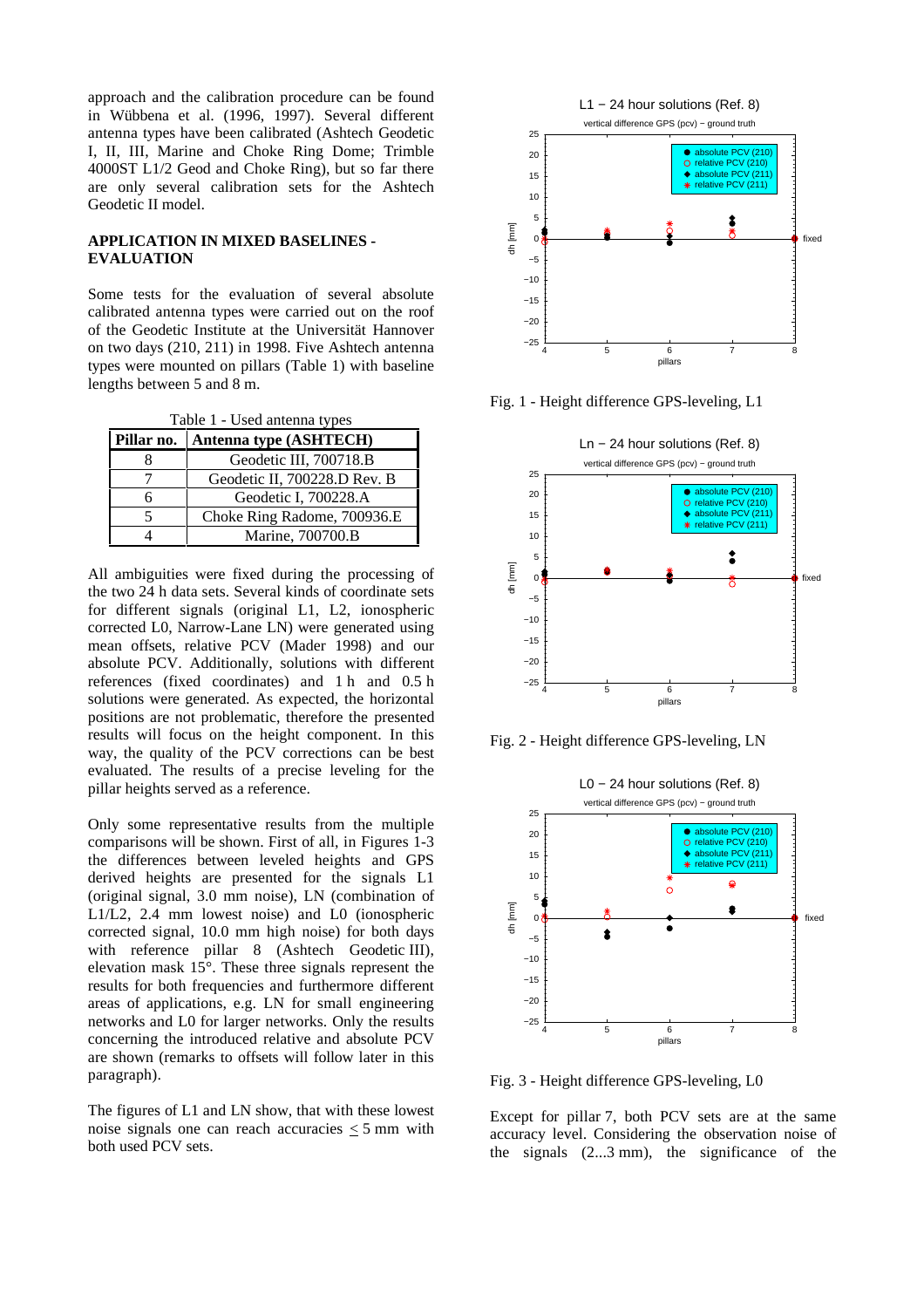differences is hardly to evaluate. The plot of the L0 results demonstrates, that also both PCV sets allow precise solutions for a small network in the < 10 mm range. For these and the following results one has to keep in mind, that all solutions are a function of the fixed reference antenna and its associated PCV. A different reference antenna (e.g. pillar 7 fixed instead of pillar 8) produced a slightly different result depending on the quality of the PCV.

As an extension to the prior results, the L0 solutions for the relative and absolute PCV corrections with additionally estimated tropospheric parameters are depicted in Figure 4 (day 211, reference pillar 8). The plots show, that both PCV sets can already describe the real phase pattern quite well, valid for short baselines. An existence of remaining PCV errors is indicated by the degraded solutions with estimated trophospheric parameters. However, these errors of up to several cm also can be attributed to remaining multipath effects. Earlier investigations of the multipath environment at the test site revealed a high influence.



Fig. 4 - Height difference GPS-leveling, L0, +trop

As an example for short time observations, 1 h and also 0.5 h L1 results for one antenna (Geodetic I, reference pillar 4, Choke Ring) are presented in Figure 5 and 6. Also an 'offset only' correction using values from Mader (1998) is shown in order to explain the problem with just an offset correction in general. The precision of short time observations is a very important issue for economic operational GPS surveys. For these applications there is scarcely no averaging effect over the time - the PCV must be precisely known. Due to the multipath influence, no shorter data sets were selected for this example.

The 1 h results are almost in the same range than the previous long 24 h observations. The variations of the 0.5 h observation blocks are a little higher, but still on a sufficient level. The results show a systematic effect, if only offsets are used. This is especially valid for short time measurements. It also holds true for longer observation periods, because a mean phase center can never represent exactly the actually needed phase pattern for a satellite constellation.



Fig. 5 - 1 h results Ashtech Geodetic I antenna, L1



Fig. 6 - 0.5 h results Ashtech Geodetic I antenna, L1

The last plot for the mixed baseline calculations leads to a short discussion of remaining effects within the procedure of absolute field calibration. In Figure 7 the L1-24 h-results (day 210, reference pillar 7) with different PCV corrections and offsets introduced are shown. There seems to be a problem with the offset and not with the PCV corrections, derived from the absolute field calibration, especially on pillar 8 (Geodetic III). An assessment was carried out using calibration sets of the Geodetic II antenna. This type is the only model we calibrated 4 times up to now. Therefore we checked the different offset results. Again, inconsistencies in the range of several mm show up. The reason for this problem is due to the used model for the offset estimation within the spherical harmonic function. Since we work in an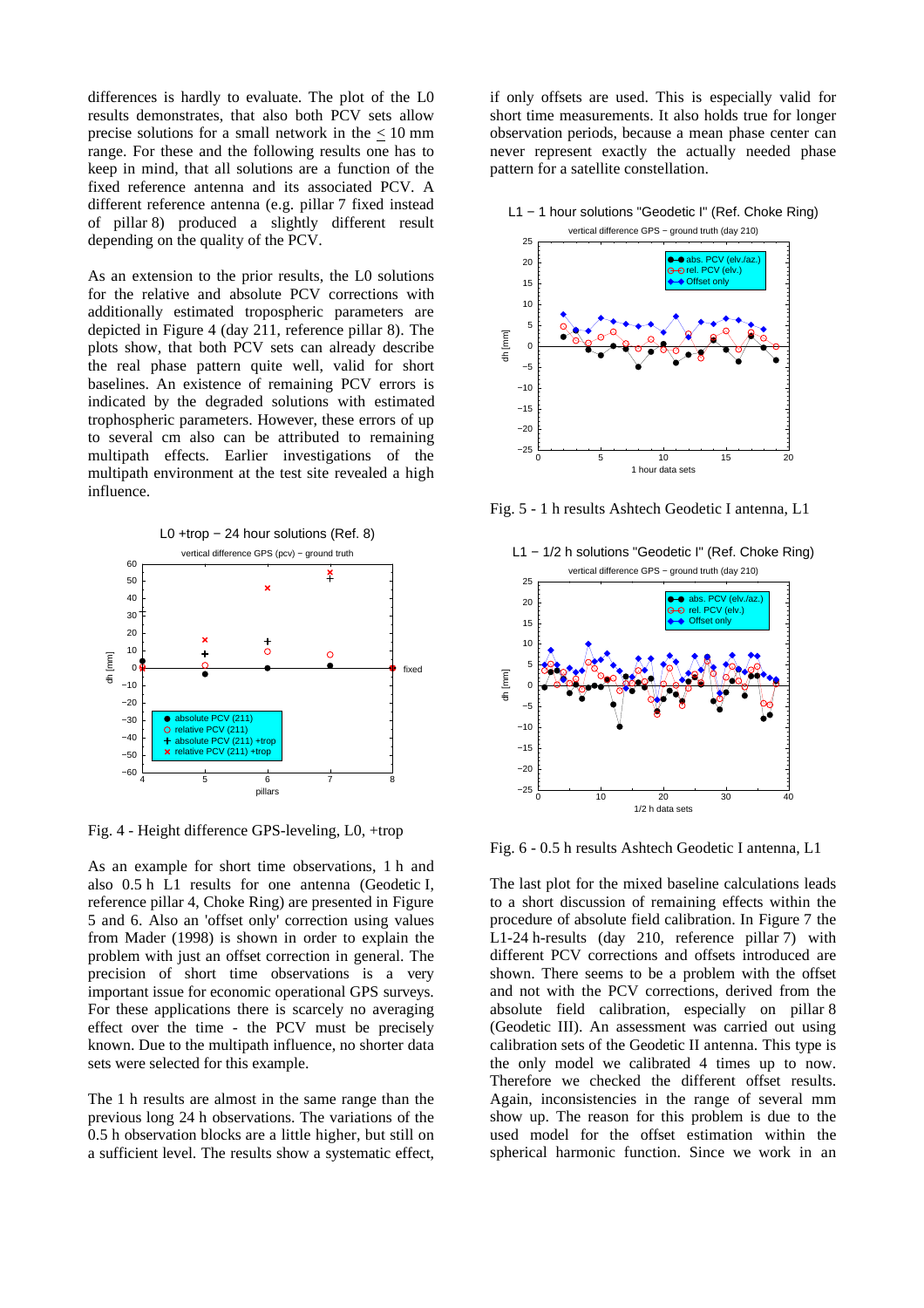absolute sense, the adjustment model  $\Sigma$ vv<sub>phase</sub> ⇒ min is not the exact representation for the pure offset estimation (degree m and order  $n = 1$ ). A model  $\Sigma v_{\text{rev}} \Rightarrow$  min of the absolute PCV should improve the offset results in the future.



Fig. 7 - Height difference GPS-leveling, L0, Offsets

The other factors with remaining impacts on the absolute PCV approach are generally known and currently evaluated. The used antenna mount has some disadvantages, namely shading effects within the axis for the tilts (90°, 270°), the stability, the precision, and the complicated calibration for the mount. A second group of possible factors are concerned with remaining differential effects of the multipath and antenna gain. Changes of multipath effects due to the rotations/tilts and to different weather conditions (humidity of reflectors) are currently investigated.

An example for the repeatability of absolute PCV determination is shown in Figure 8. The Ashtech Geodetic II antenna was calibrated two times (days 63/64 and 65/66 in 1997) under almost equal conditions (consistent weather conditions etc.). The differences are in the range of +/- 2 mm, whereas the absolute range is approximately 2 cm.



Fig. 8 - Repeatability Geodetic II calibration (L1) [mm]

A great step forward will be an automation of the procedure with a robot. Currently, the use of a robot and the resulting benefits are investigated in a research project (concerning the antenna calibration and the multipath issue).

#### **ADVANTAGES OF ABSOLUTE PCV - DISCUSSION**

At his point, the question of the advantages of absolute PCV compared to relative PCV arise, because of the considerable efforts for the absolute approach.

In brief, the advantages of an absolute field calibration are the following ones:

- calibration of a single antenna, independent from a reference antenna
- multipath elimination/reduction, independent of site
- no reference coordinates necessary
- calculated PCV refer to a well known antenna reference point, offset incorporated, no predetermination of an offset necessary
- antenna covered well with correction values due to the rotations/tilts, possibly down to elevation zero



Fig. 9 - Directions of simultaneously received signals

The importance of the absoluteness itself should not be underestimated as the effects in large networks will show. Since relative calibrations only represent the difference of PCV to a reference antenna with a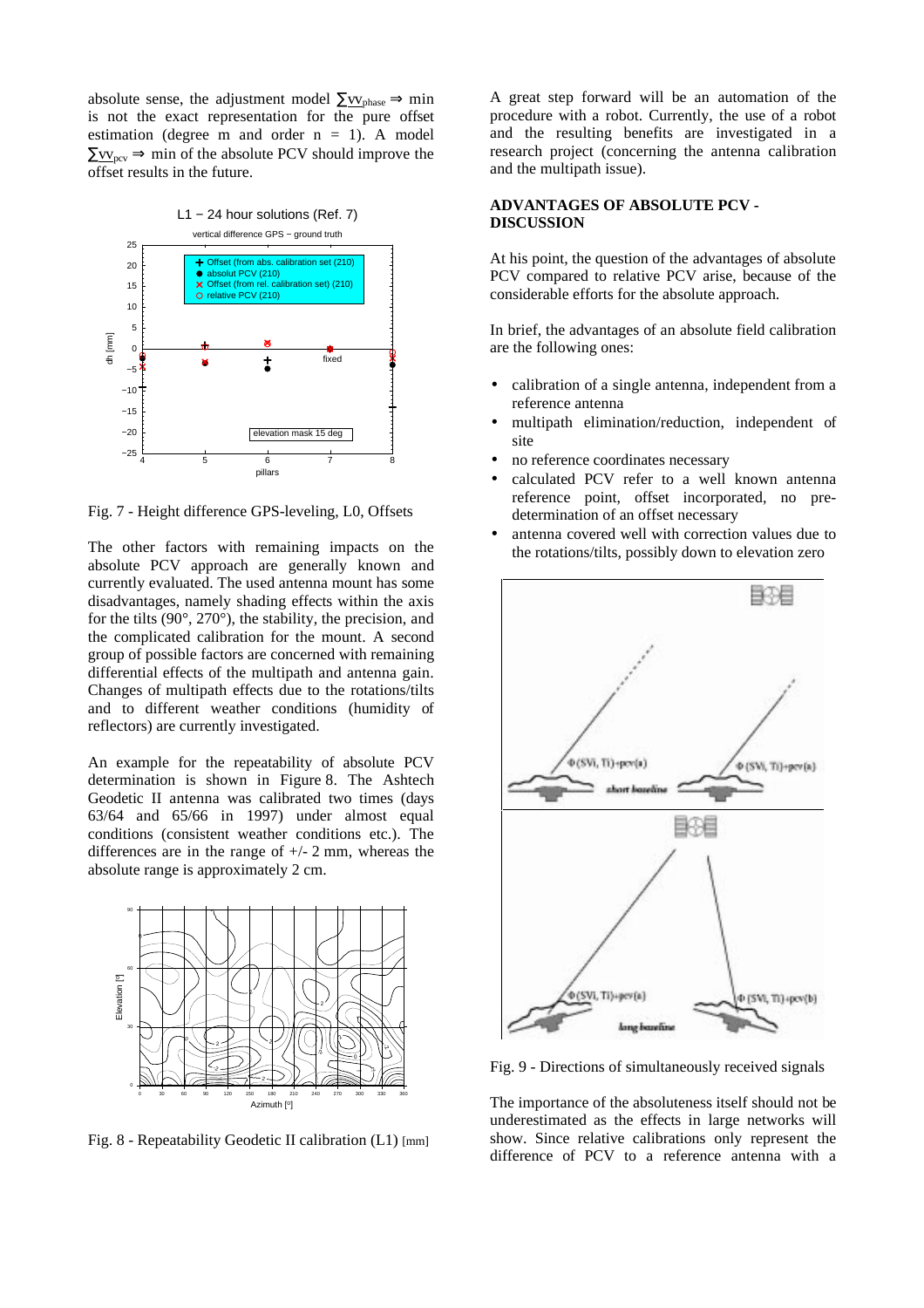pattern set to zero (Rothacher, Mader 1996, Mader 1998), the reference antenna is not corrected. The relative PCV corrections with the widest distribution refer to the Dorne Margolin T choke ring antenna (DM-T), e.g. the mostly used type in the permanent network of the International GPS Service for Geodynamics (IGS). Beside the zero correction of this type, also the relative PCV for the other antenna types 'lack' in that particular absolute PCV range. The consequences can be explained with the help of the sketches in Figure 9. The satellite signals in a small network will be received under almost identical elevation and azimuth angles. Therefore a 'no correction' for the same antenna type does not effect the coordinate estimation, because it is the same error on each station. The direction of the simultaneously received signals will differ more and more with an increasing baseline length. Thus, the effect of the not considered PCV is also different on each station and does not cancel out. The effect increases while estimating tropospheric parameters.

# **USING IDENTICAL ANTENNAS - EXPERIMENTS WITH ABSOLUTE PCV**

In order to evaluate the influence of absolute PCV in a network consisting of the same antenna type, the following experiments have been carried out:

- processing of a short baseline
- processing of a simulated zero-baseline
- processing of a large network

Only DM-T antennas participated in these tests. This antenna was chosen, because it is the mainly used type within the permanent network of the IGS and also serves as the reference model (pattern set to zero) in various relative calibrations. Since a DM-T antenna was not accessible for an absolute field calibration, we used the absolute PCV of an Ashtech Choke Ring antenna, which has a very similar phase pattern (Mader 1998).



Fig. 10 - Phase pattern (qualitative) L1 Choke Ring

The absolute PCV were transformed to the generally used offset for the DM-T (L1 and L2  $[n,e,h]_{m}$  = 0.0,0.0,0.110 / 0.0,0.0,0.128). A total uniformity to the real DM-T phase pattern is not important for the experiments, since all antennas are corrected equally with the same values. The used absolute PCV for L1 are shown in Figure 10. There are almost no azimuth dependencies. The variations span a range of approximately 1.5 cm and are quite similar to other absolute chamber calibrations (Schupler 1994, 1995, UNAVCO 1995). The variation range for L2 is a little bit smaller.

Every analysis was carried out with GEONAP. First of all, a short baseline (length 65 m) was processed. We used a 24 h data set from the Wettzell 1995 calibration campaign (Rothacher et al. 1995b), with a baseline of two DM-T antennas. The height components of four different baseline solutions (always elevation mask 15°, ionospheric corrected linear combination L0) were compared (see Table 2).

Table 2 - Short DM-T baseline comparisons

| Options A  |            | Options B |                    | ∆ dh |  |
|------------|------------|-----------|--------------------|------|--|
| Point 1    | Point 2    | Point 1   | Point <sub>2</sub> | [cm] |  |
| $-DCV$     | $-pcv$     | $+$ pcv   | $+$ pcv            | 0.0  |  |
| $-pcv+t$   | $-pcv+t$   | $+pcV+t$  | $+$ pcv $+$ t      | 0.0  |  |
| $+$ pc $V$ | $+$ pc $V$ | $+pcv+t$  | $+$ pc $v$ + $t$   | 1.2  |  |

 $(-/+)$  pcv = no PCV/absolute PCV,  $+t =$  trop. parameter estimated)

The comparisons show the expected results for a short baseline with always identical conditions for both points (atmosphere, multipath, satellite directions). There is no difference between the coordinate solution without and with absolute PCV introduced. There is also no difference between these two solutions when tropospheric parameters are estimated. These expected results verify the later results in the large network. The difference between the estimated coordinates without and with tropospheric parameters results from multipath effects, which are misinterpreted by the tropospheric parameters as tropospheric changes (e.g. UNAVCO 1995).

The next experiment was the processing of a simulated zero-baseline. The goal was to 'extract' the total effect of the absolute PCV when the ionospheric corrected signal L0 is used and tropospheric parameters are estimated. Therefore the observation file of one station of the previous test data was duplicated. Only one file was updated with absolute PCV. Afterwards the solution for the zero-baseline was calculated, hence, the deviations from zero show the absolute effect due to these PCV corrections while using L0 and adjusting a tropospheric scale factor. An effect appears almost only for the height component, as expected, because of the dominant elevation dependent corrections and the horizontal satellite symmetry for 24 h observations. The height component for the zero-baseline is 8.1 cm (2.2 cm without tropospheric estimation). The exact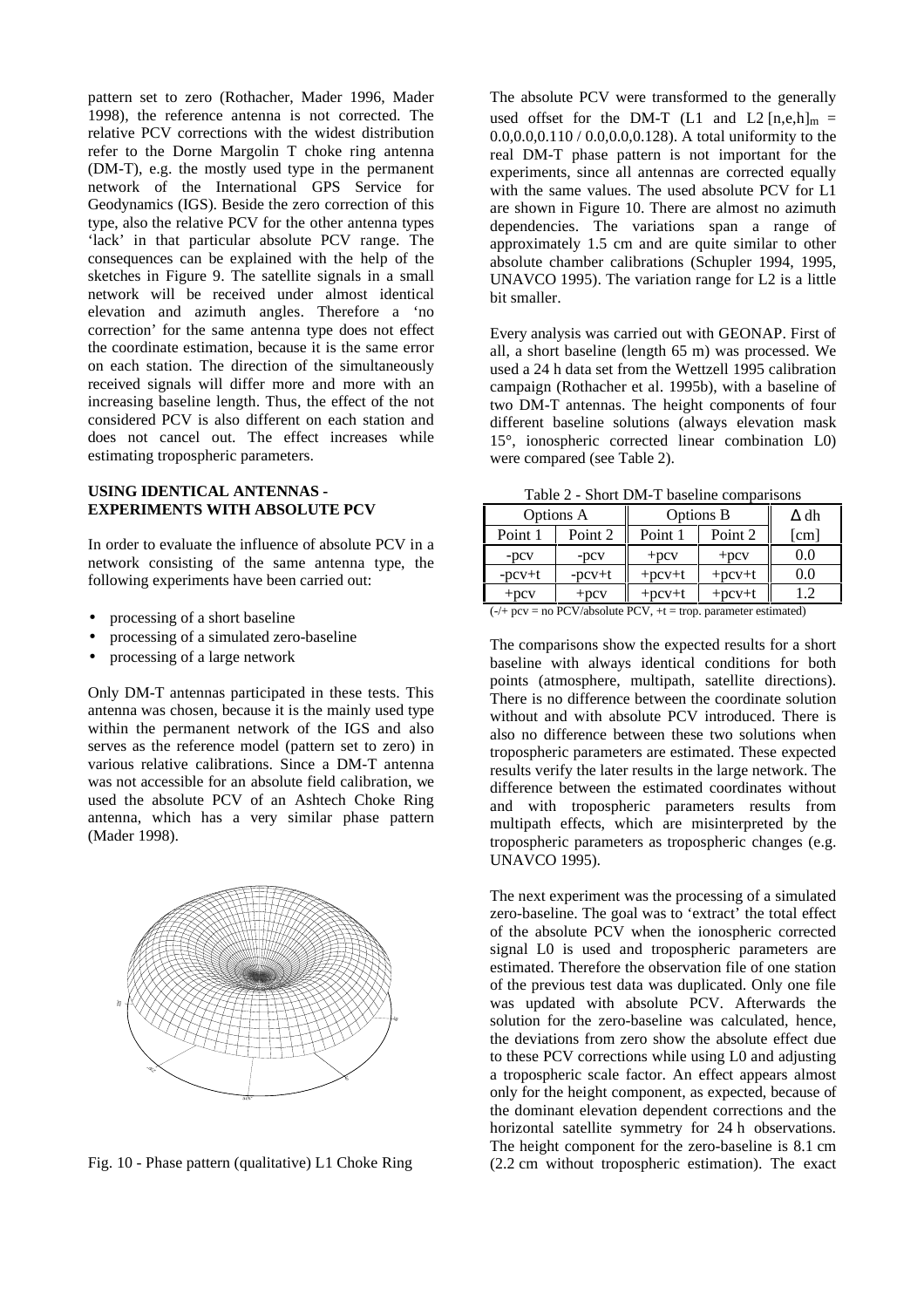values are of course only valid for this special observation data and the used PCV, but gives a good impression about the total effect of absolute PCV for this kind of coordinate estimation.

But the starting point for the tests was the possible influence of absolute PCV in a large network with identical antennas, where the directions of the simultaneous tracked satellites differ. The general assumption is 'no correction' of absolute PCV for an identical antenna type. Therefore the data of one day of several IGS stations with DM-T antennas were selected (Figure 11), namely the stations WTZR, MADR, MATE, ANKR, ZWEN with baseline lengths between 1000 and 2000 km. Additionally stations for an even more extended DM-T network were taken, REYK, ALGO, KOUR, ASC1, resulting in distances of more than 8600 km. The experiment was quite simple. Only the difference between two solutions was compared. Thus, there are no dependencies to reference coordinates (and their calculation) and to the quality of the processed network. The first coordinate set was derived from a L0-solution with tropospheric parameters estimated, an elevation mask of 10°, precise ephemeris (IGS combined orbits), the coordinates of one fixed point (WTZR) and no PCV corrections introduced - a normal procedure for the processing of a large network. The second coordinate set was calculated exactly the same way (identical data and options), except for the correction of all stations with the same absolute PCV. The comparison of the two solutions revealed amazing differences. Within the smaller, regional network WTZR, ANKR, MATE, ZWEN, elevation and azimuth of simultaneously received satellites can differ more than 20°, individual components show differences up to 3.5 cm. There are differences in the horizontal and vertical components, mainly because of the fixing of the base-coordinate (WTZR). Therefore, the residual vectors are within the direction of the baseline from this fixed point. The comparison of the two solutions for the global network show even larger differences, e.g. up to more than 7 cm for one individual component (Figure 11).

Transformations between the two solutions for the smaller and the larger network always comprise a scale factor of more than  $1.2 \cdot 10^{-8}$ , a value that already appeared in connection with comparisons with absolute PCV from chamber calibrations (Rothacher et al. 1995a). But in our example, the absolute PCV are evaluated (see other paragraphs) referring to an exactly known reference and thus, the great influence is simply due to the correct inclusion of absolute PCV. The bias can be clearly seen in the increase of all baseline lengths for the case of introduced absolute PCV. A mean bias for the baseline was calculated to 0.0138 ppm (Figure 12). The 'no correction' of absolute PCV in large networks leads to a great systematic error, mainly to a scale in the baseline length, because the tropospheric parameters also mismodel the uncorrected phase pattern differently for all stations due to the different satellite directions. This is underlined by the result of a comparison of two solutions without troposphere estimation, where the differences are much smaller. Still, the effect of 'no correction' of absolute PCV clearly shows up, even for identical antennas.



Fig. 11 - Test network, residuals +/- absolute PCV



Fig. 12 - Baseline differences +/- absolute PCV

One conclusion of this experiment is the necessity of absolute PCV in order to reach an accuracy level of 1 cm/1000 km for the absolute positioning and scale of a network and avoid this systematic error. Again, the exact values of the effect are only valid for the data and options of this special experiment, but clearly show a great effect and should encourage the GPS community to be aware of this influence on network processing.

# **SUMMARY AND CONCLUSIONS**

The results from field calibrations of absolute phase center variations for several antenna types have been evaluated in different operational GPS applications. A